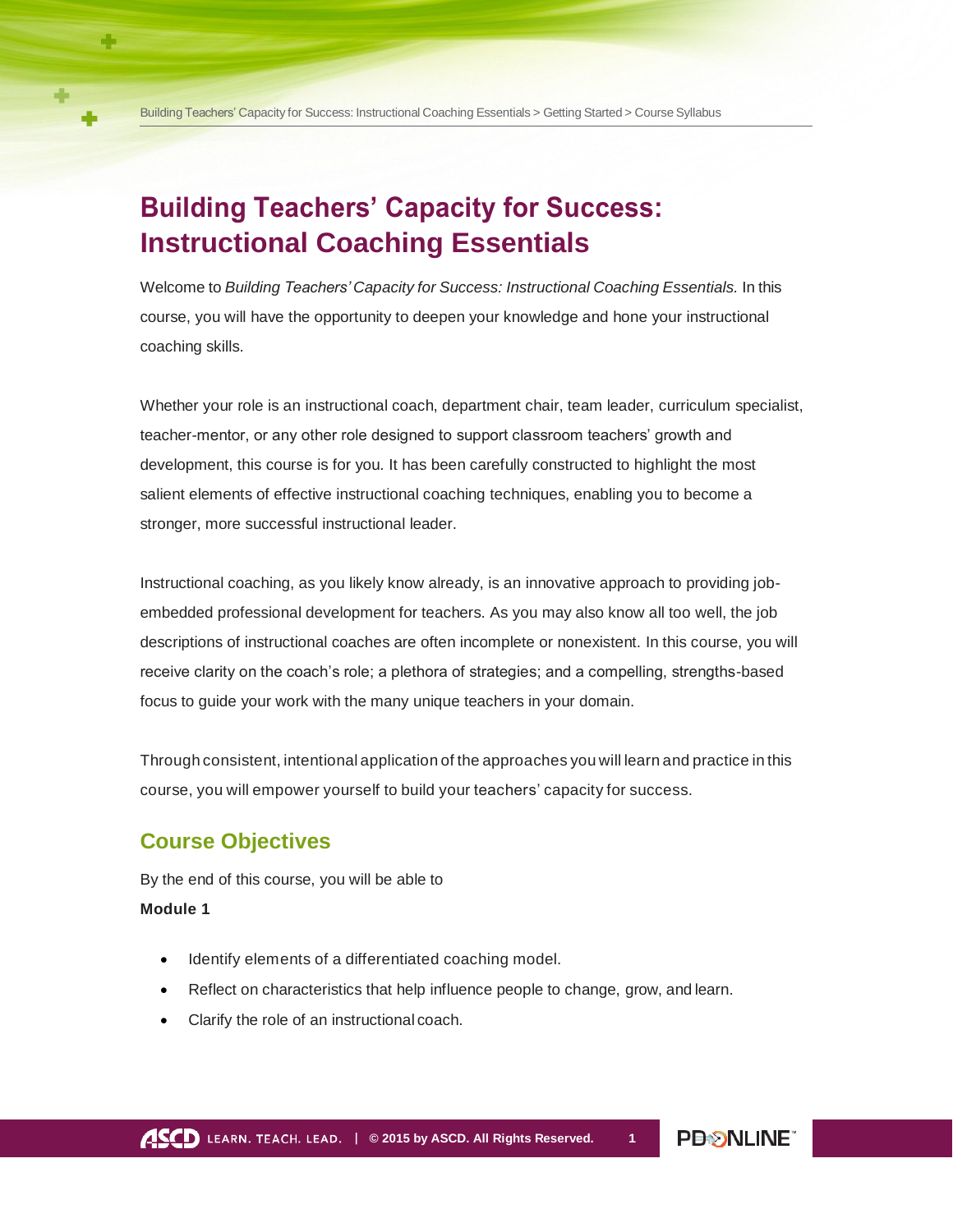#### **Module 2**

- Compare and contrast your current coaching model with the Continuum of Self-Reflection.
- Reconstruct a visual representation of the Continuum of Self-Reflection.

## **Module 3**

- Identify characteristics of teachers in the Action stage of reflection.
- Select appropriate strategies for fictional teachers in the Action stage.

## **Module 4**

- Choose and evaluate a teacher with whom you can create a coaching plan.
- Analyze the three-step coaching model.
- Select appropriate strategies to support an actual teacher.

## **Module 5**

- Match coaching strategies to the recipient.
- Engage in differentiated coaching strategies to support a specific teacher.
- Evaluate the impact of coaching interventions.

## **Module 6**

- Create a plan to implement strategies with more teachers.
- Create a flyer that advertises your coaching model and encourages continued self-reflection.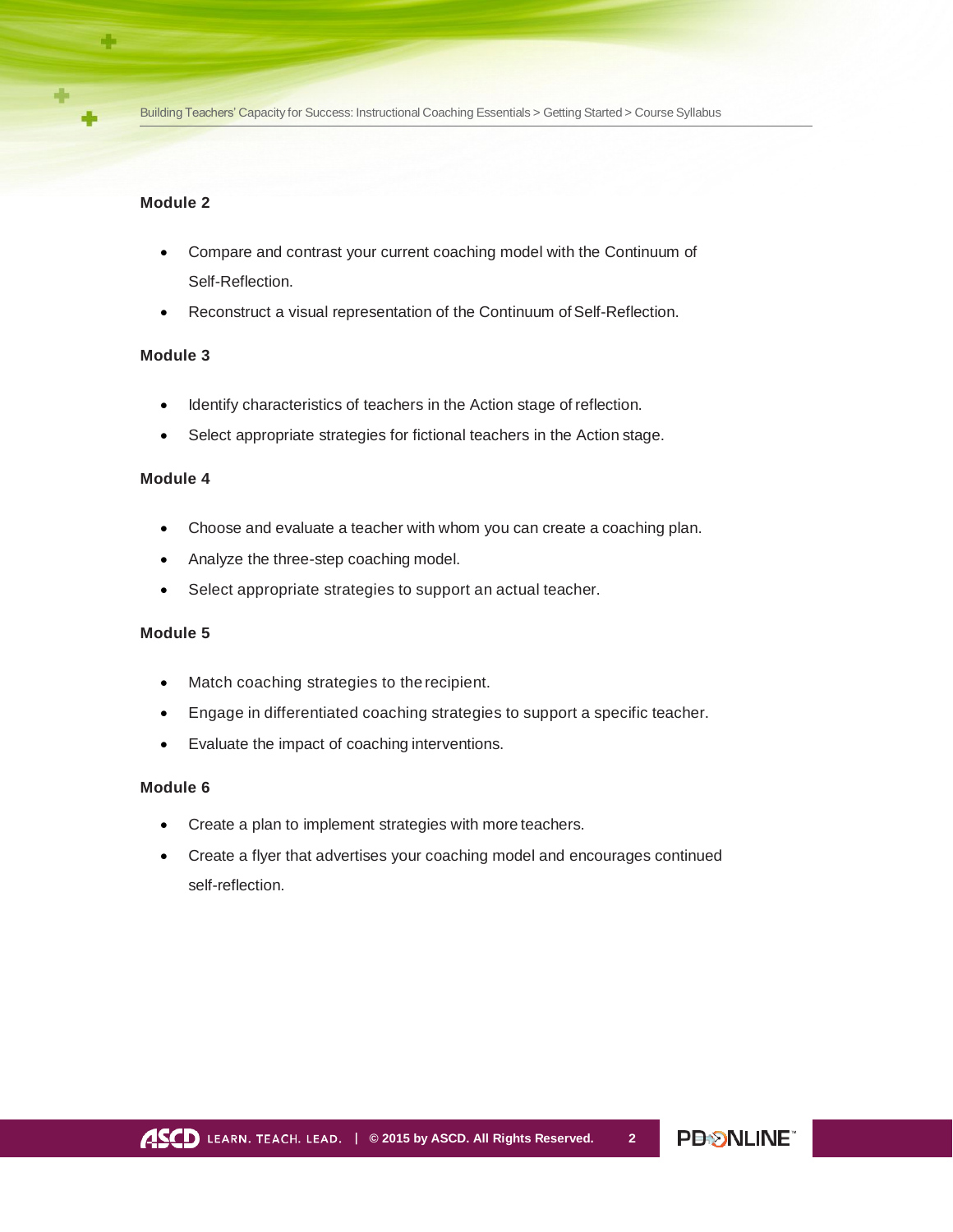Building Teachers' Capacity for Success: Instructional Coaching Essentials > Getting Started > Course Syllabus

÷

 $\ddot{\phantom{1}}$ 

÷

| <b>Module 1</b> | <b>Differentiated Coaching</b>                                                                |
|-----------------|-----------------------------------------------------------------------------------------------|
|                 | Module Welcome<br>$\bullet$                                                                   |
|                 | Reading 1: Defining the Instructional Coach's Role<br>٠                                       |
|                 | Reading 2: Characteristics of Effective Coaches<br>$\bullet$                                  |
|                 | Reading 3: Educational Leadership-What Good Coaches Do<br>$\bullet$                           |
|                 | Video: The Big Ideas of Coaching<br>$\bullet$                                                 |
|                 | Knowledge Check<br>$\bullet$                                                                  |
|                 | Application 1: Clarifying the Coach's Role<br>٠                                               |
|                 | Application 2: Strengths-Based Coaching Model<br>$\bullet$                                    |
|                 | Post-Module Reflection                                                                        |
| <b>Module 2</b> | The Continuum of Self-Reflection                                                              |
|                 | Module Welcome<br>$\bullet$                                                                   |
|                 | Reading 1: The Coaching Framework<br>$\bullet$                                                |
|                 | Video: The Instructional Leadership Series: The Continuum of Self-<br>$\bullet$<br>Reflection |
|                 | Reading 2: Relationships First<br>$\bullet$                                                   |
|                 | Reading 3: Educational Leadership-Helping the Adults Learn<br>$\bullet$                       |
|                 | Knowledge Check<br>$\bullet$                                                                  |
|                 | Application 1: Continuum of Self-Reflection: A Visual Representation<br>$\bullet$             |
|                 | Application 2: Matching Profiles to the Continuum of Self-Reflection<br>$\bullet$             |
|                 | Post-Module Reflection                                                                        |
| Module 3        | <b>Draft a Practice Coaching Plan</b>                                                         |
|                 | Module Welcome<br>$\bullet$                                                                   |
|                 | Reading 1: The Action Stage<br>$\bullet$                                                      |
|                 | Reading 2: Coaching for Reflection, Coaching for Results<br>٠                                 |
|                 | Video 1: Elementary Example<br>$\bullet$                                                      |
|                 | Video 2: Secondary Example<br>$\bullet$                                                       |
|                 | Knowledge Check<br>$\bullet$                                                                  |
|                 | Application: Observe a Teacher in the Action Stage                                            |
|                 | Post-Module Reflection<br>$\bullet$                                                           |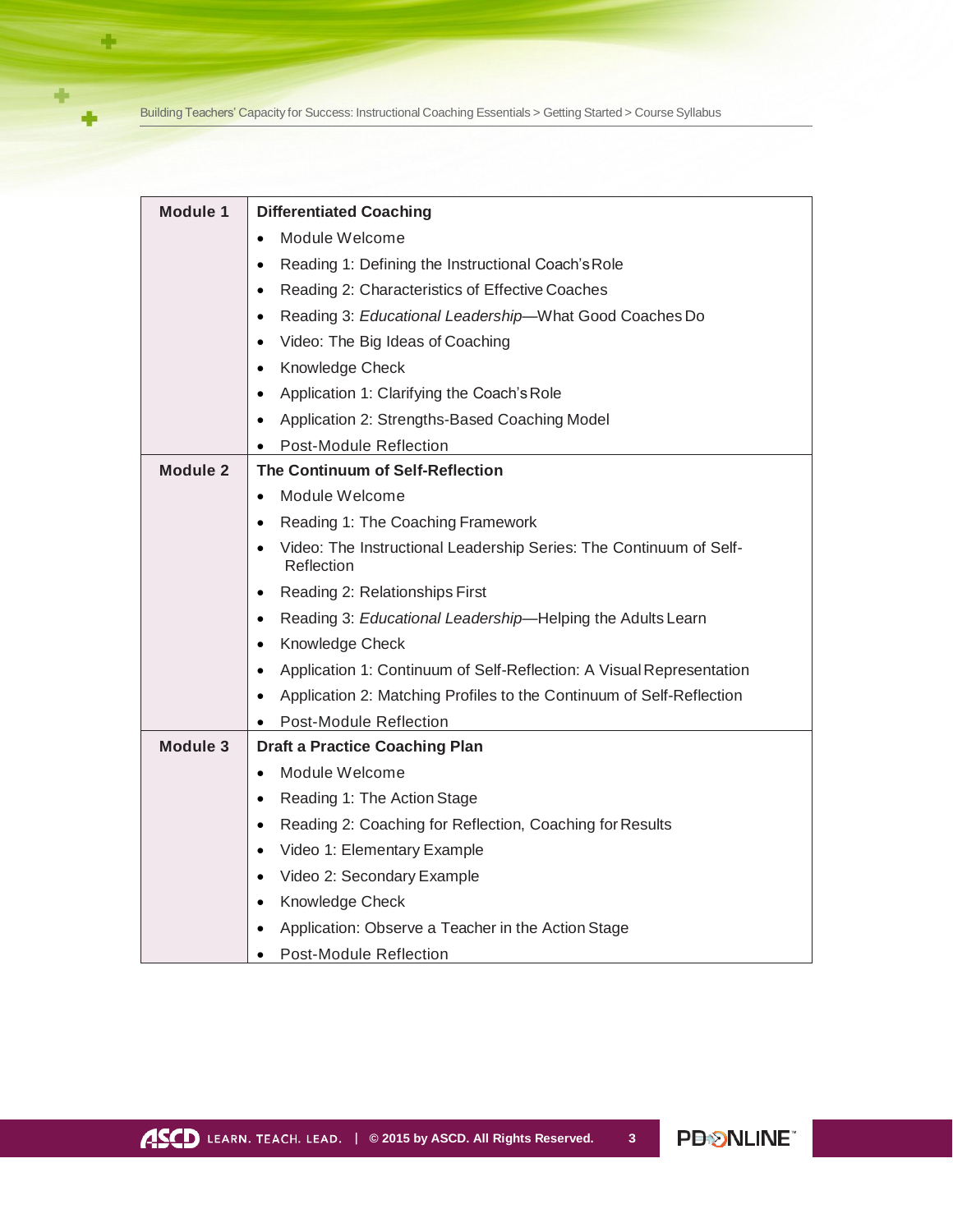Building Teachers' Capacity for Success: Instructional Coaching Essentials > Getting Started > Course Syllabus

÷

 $\ddot{\phantom{1}}$ 

÷

| <b>Module 4</b> | <b>Create a Coaching Plan</b>                                             |
|-----------------|---------------------------------------------------------------------------|
|                 | Module Welcome<br>$\bullet$                                               |
|                 | Reading 1: The Three-Step Coaching Model<br>$\bullet$                     |
|                 | Reading 2: Goal Setting<br>$\bullet$                                      |
|                 | Reading 3: Educational Leadership-SMART Goals, SMART Schools<br>$\bullet$ |
|                 | Video: Selecting Your Partner Teacher<br>$\bullet$                        |
|                 | Knowledge Check<br>$\bullet$                                              |
|                 | Application: Pick the Teacher, Create the Plan<br>$\bullet$               |
|                 | Post-Module Reflection                                                    |
| Module 5        | <b>Making It Happen</b>                                                   |
|                 | Module Welcome<br>$\bullet$                                               |
|                 | Reading 1: Regular Contact and Support<br>$\bullet$                       |
|                 | Reading 2: Details of Your Teacher's Reflective Stage<br>$\bullet$        |
|                 | Video: Field-Testing the Coaching Plan<br>$\bullet$                       |
|                 | Knowledge Check<br>$\bullet$                                              |
|                 | Application: Employ Differentiated Coaching Strategies<br>$\bullet$       |
|                 | Post-Module Reflection                                                    |
| <b>Module 6</b> | <b>Expanding Your Influence</b>                                           |
|                 | Module Welcome<br>$\bullet$                                               |
|                 | Reading 1: Concluding Thoughts<br>٠                                       |
|                 | Reading 2: Hope Ain't a Strategy<br>$\bullet$                             |
|                 | Video: Wrapping Up<br>$\bullet$                                           |
|                 | Knowledge Check<br>$\bullet$                                              |
|                 | Application: Advertise Your Coaching Services<br>$\bullet$                |
|                 | <b>Post-Module Reflection</b>                                             |